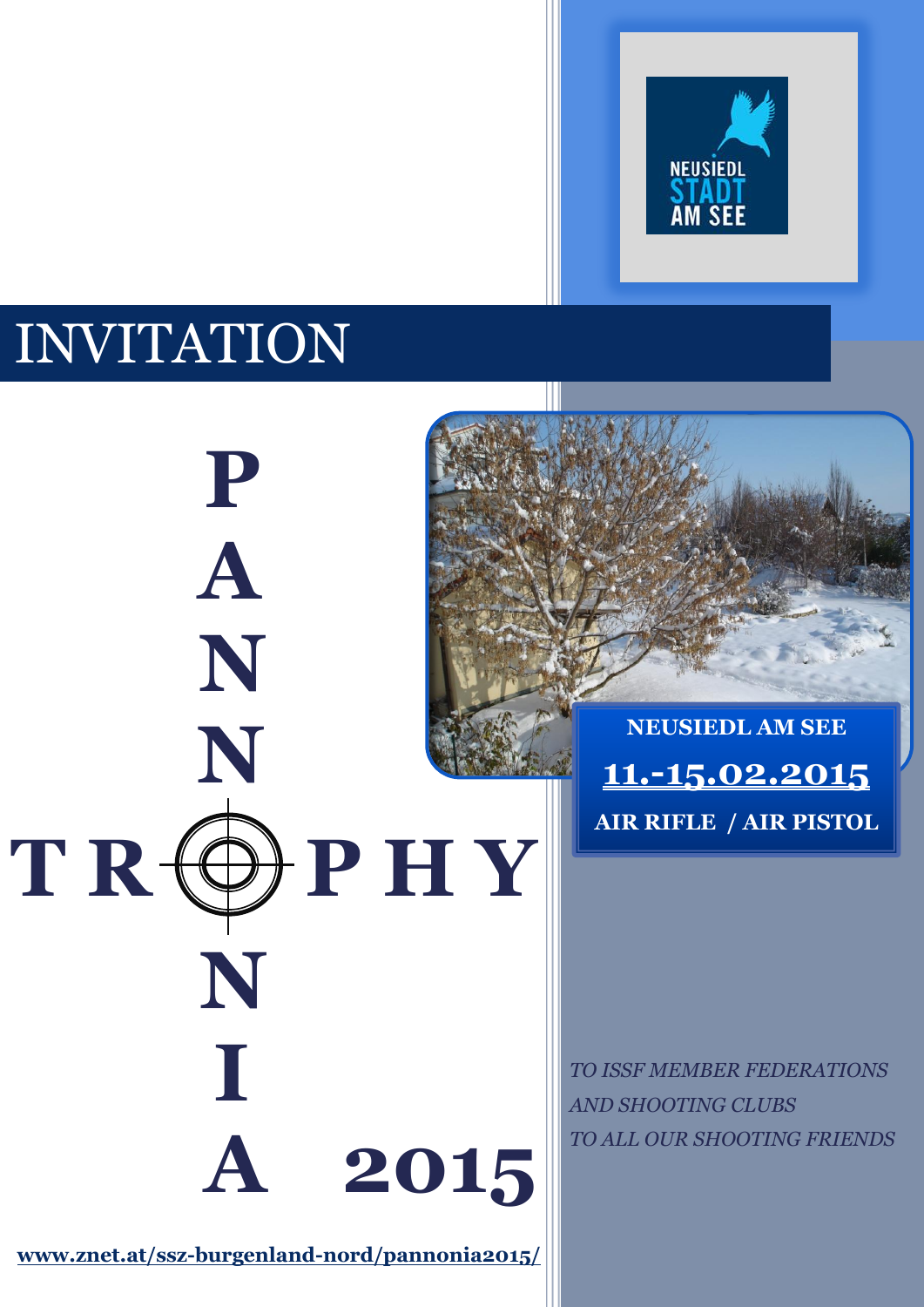

The team of the *Shooting-Sports-Centre Burgenland North*  cordially invites you to participate in the

# *4th international air pistol and air rifle competition*

# PANNONIA TROPHY 2015

It will take place from *11th to 15th February 2015* in 7100 Neusiedl am See, Austria.

# **GENERAL INFORMATION**

# **EVENTS**

**Rifle:** 60 shot Air Rifle Men **Pistol:** 60 shot Air Pistol Men 60 shot Air Rifle Junior Men 60 shot Air Pistol Junior Men 40 shot Air Rifle Women 40 shot Air Pistol Women

40 shot Air Rifle Junior Women 40 shot Air Pistol Junior Women

#### **Handicap:** R1 SH1 60 shot Air Rifle Men Standing

- R2 SH1 40 shot Air Rifle Women Standing
	- R3 SH1 60 shot Air Rifle Prone Mixed
	- R4 SH2 60 shot Air Rifle Standing Mixed
	- R5 SH2 60 shot Air Rifle Prone Mixed
	- P1 SH1 60 shot Air Pistol Men
	- P2 SH1 40 shot Air Pistol Women

Finals of the best 8 shooters in each event each day provided that a minimum of 10 shooters will participate. Are less than 6 shooters participating in the events P1 and P2, they will be classified in men LP or rather women LP. Are there less than 6 shooters participating in the event R2, they will be classified in men R1, therefore they have to shoot a 60 shot programme.

Team events (3 shooters per team) provided that a minimum of 5 teams will participate.

## **PANNONIA TROPHY:**

In any event the shooter with the best overall result of all three competitions (without final scores) will win the

# **PANNONIA TROPHY 2015**

Ties will be broken by 5-shot-shoot-offs.

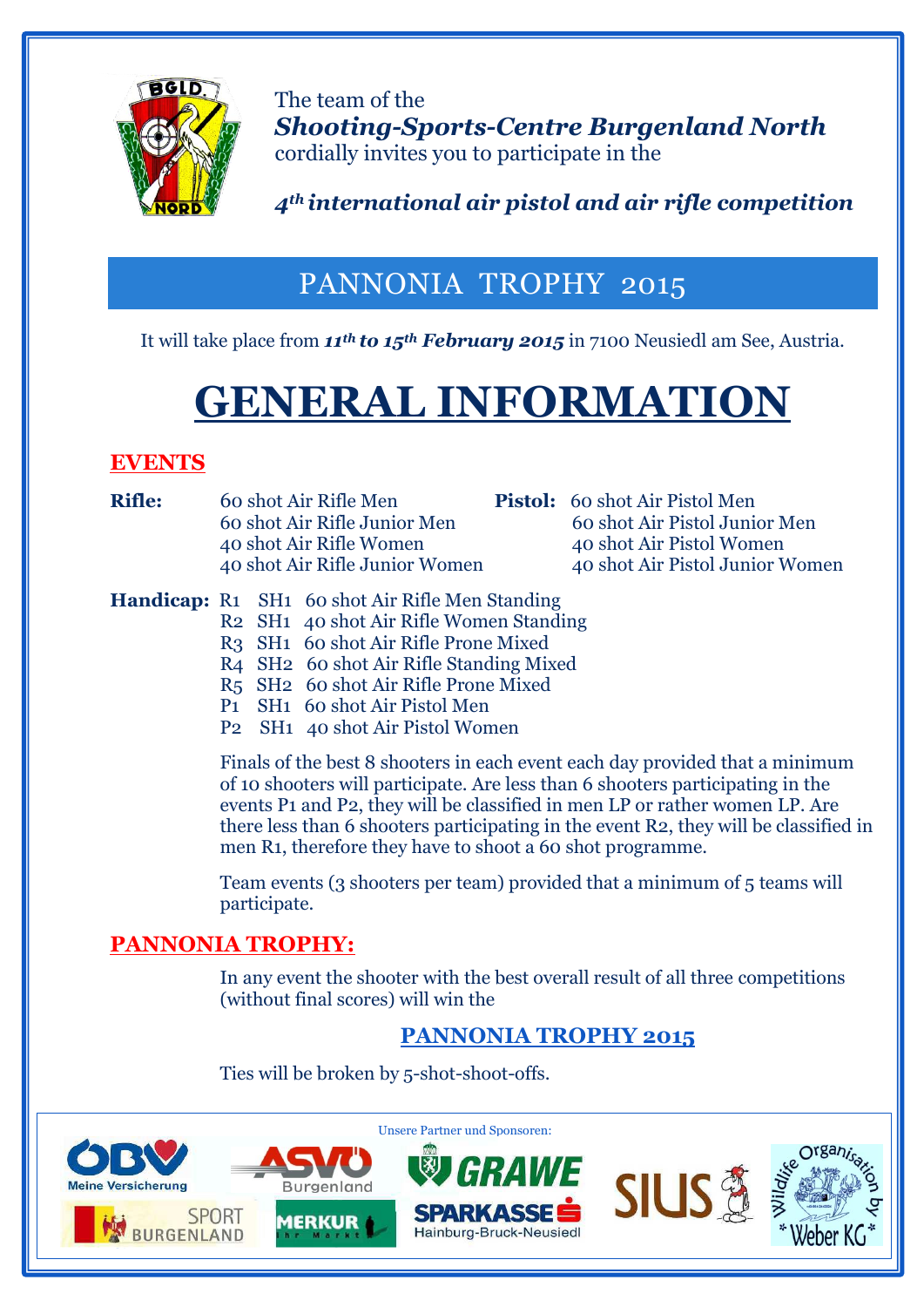A **PANNONIA TROPHY** rating only occurs in those events, where minimum 4 shooters will participate.

#### **SHOOTING RANGE**

Sports hall of the sports school Neusiedl am See. Address: Sportzentrum 3, 7100 Neusiedl am See / Austria All events will be held on **50 SIUS Electronic Targets**.

#### **ENTRY FEES**

1 Competition 40 Euro per competitor 2 Competitions 70 Euro per competitor 3 Competitions 90 Euro per competitor Every additional competition (Handicap) 15 Euro per competitor Team event 20 Euro per relay per team Banquet 27 Euro per person

#### **REGISTRATION / DEADLINES**

**All forms must be completed by a federation, a delegation or individual shooter and must be sent to:**

#### **Gretchen Ewen and Siegfried Schöberl (Competition Committee)**

Unterer Kirchberg 3, 7100 Neusiedl am See / Austria Phone: 0043 (0) 676 393 65 28 Fax: 0043 (0) 50 100 923 250

E-Mail: [schnubaer@aon.at](mailto:schnubaer@aon.at) or [gretchen.ewen@ssz-burgenland-nord.at](mailto:gretchen.ewen@ssz-burgenland-nord.at)

Websites: **<http://www.ssz-burgenland-nord.at/> <http://www.znet.at/ssz-burgenland-nord/pannonia2015/>**

#### **Preliminary entry forms 15<sup>th</sup> December 2014**<br>**15<sup>th</sup> January 2015 Final entry forms**

To ensure a smooth and successful preparation of the competitions, please follow the deadlines.

#### **PAYMENT**

#### **Entry fees and hotel reservations must be paid in accordance with the final entry form and not later than 15th January 2015.**

A deposit for the entry fees can be transferred to the following bank code:

#### **PANNONIA TROPHY 2015**

Sparkasse Hainburg – Bruck – Neusiedl AG

**IBAN AT53 2021 6235 1052 1901 BIC SPHBAT21XXX**

Take care that all necessary data will be transferred that we can assign the money to the right federation and bring with you a copy of the bank transfer voucher.

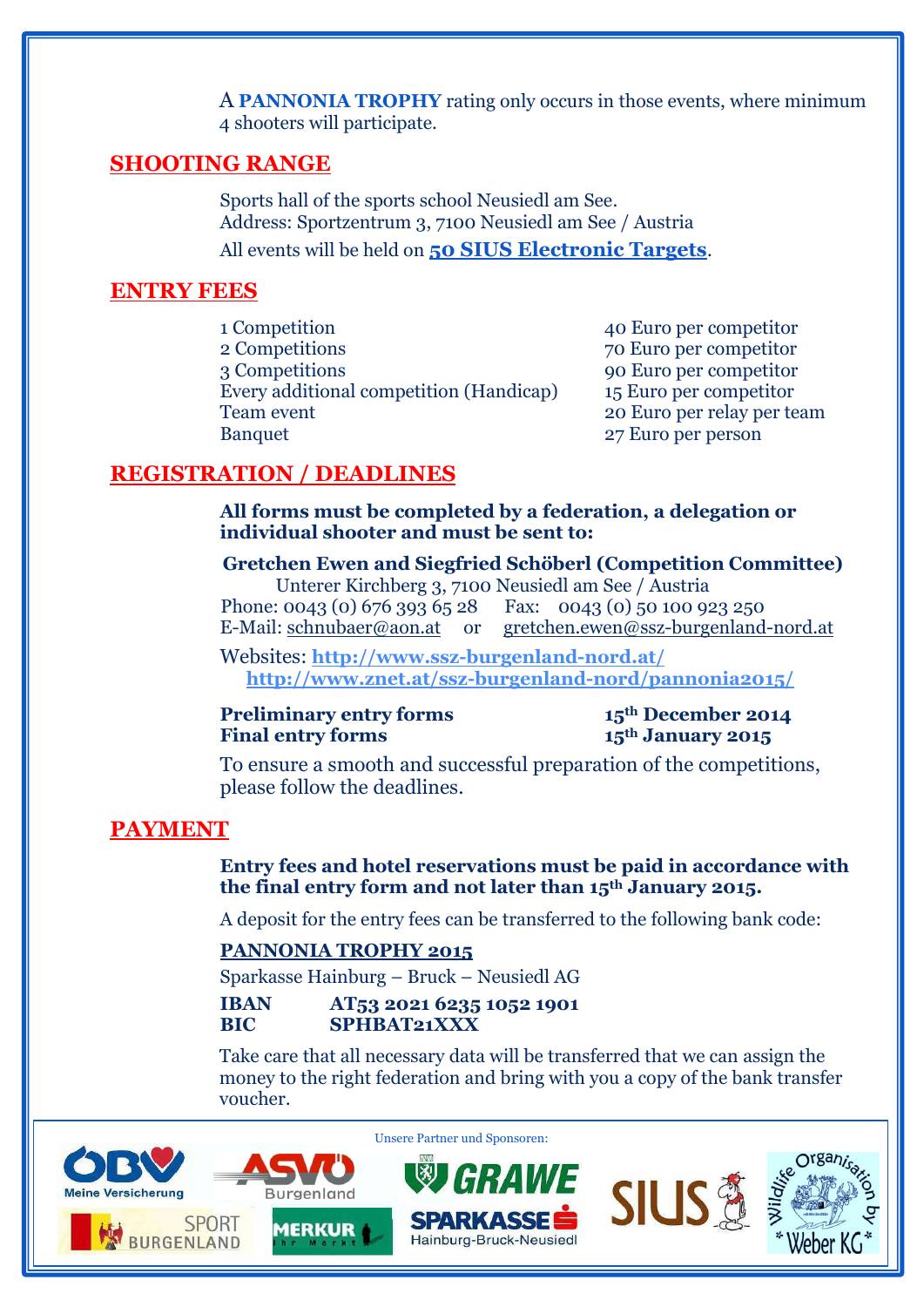## **TRANSPORTATION / SHUTTLE SERVICE**

The transport between **VIENNA AIRPORT** and the hotels in Neusiedl am See (ca. 35 km) will be organized.

Transfer per car (maximum 3 persons): 50 Euro (one way) Transfer per minibus (maximum 7 persons): 80 Euro (one way)

#### **The transport to Vienna airport is not included in the entry fee and must be paid by the delegations or shooters.**

For those nations arriving by plane, a bus shuttle between the hotels and the shooting range will be organized during the competition and is included.

#### **RULES AND REGULATIONS**

The ISSF events will be conducted according to the ISSF rules valid at 01.01.2015. Detailed information: [www.issf-shooting.org](http://www.issf-shooting.org/) The IPC events will be conducted according to IPC rules and ISSF rules valid at 01.01.2015. Detailed information:<http://www.paralympic.org/shooting>

#### **MEALS**

Meals, snacks, drinks, coffee and cake will be available at the shooting range.

#### **PRESENTATION CEREMONIES AND PRIZES**

Every day all presentation ceremonies take place after the finals. Place  $1 - 3$  (teams and individuals): Medals and winner's certificates.

The "PANNONIA TROPHY Award" will take place on Saturday, 14th February 2015 after the finals.

**PANNONIA TROPHY 2015:** Trophies and prize money for the winners.

#### **HOTEL OFFER AND BANQUET**

We are sorry, but this time hotel "Wende" is not available. We tried hard to find a nice hotel as a replacement and we can make following offer:

#### **Wine hotel "Pasler-Bäck"**

Untere Hauptstraße 53-55 A-7093 Jois **[www.pasler-baeck.at](http://www.pasler-baeck.at/)**

Comfortable double room  $\epsilon$  44 per person per day incl. breakfast buffet Comfortable single room  $\epsilon$  61 per person per day incl. breakfast buffet

PANNONIA TROPHY Packages we offer on our website.

The banquet will take place in the roadhouse

## **"Zur Alten Mauth"**

Eisenstädterstraße 205 A-7100 Neusiedl am See **[www.mauth-windholz.at](http://www.mauth-windholz.at/)**







Unsere Partner und Sponsoren: